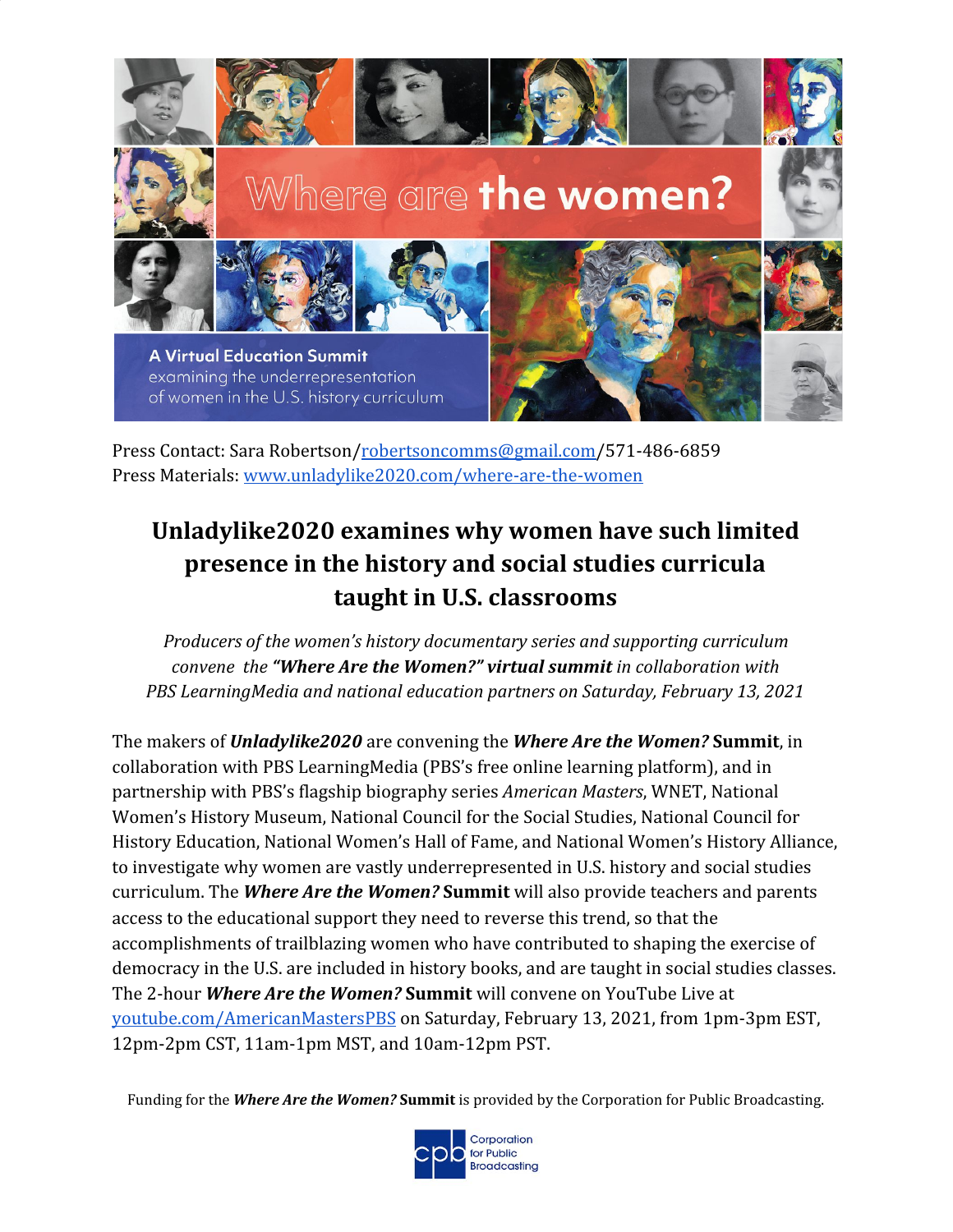Hosted by **Errin Haines**, Founding Mother and Editor-At-Large of the independent women's newsroom The 19th, the event will feature a poetry recitation and land acknowledgment by the U.S. Poet Laureate **Joy Harjo**; a keynote address by renowned cultural historian, the Society of Black Alumni Presidential Professor and Professor of History at Johns Hopkins University, **Martha S**. **Jones**; and video testimonials from diverse women thought leaders, including: **Marley Dias**, founder of #1000BlackGirlBooks; **Isa Noyola**, Co-President of the Women's March Board and Deputy Director at Mijente, the fastest growing English language social-network for the Latinx community; **Debra Sanchez**, Senior Vice President of Education and Children's Content at the Corporation for Public Broadcasting; and **Stefanie Wager**, President of the National Council of the Social Studies. The summit will include a dynamic panel discussion and live chat audience Q&A with social studies teachers, historians, textbook authors, curriculum policy leaders, and youth advocates, to examine the factors that have limited the presence of women in textbooks, educational standards, and curriculum, as well as efforts to ensure that the role of women as history-makers and agents of change is taught, and is historically accurate and equitable. As part of the event, PBS Digital Innovator All-Star high school teachers will demonstrate, and answer audience questions about, their creation and implementation of the *[Unladylike2020](https://www.pbslearningmedia.org/collection/unladylike2020/)* [collection on PBS LearningMedia](https://www.pbslearningmedia.org/collection/unladylike2020/), lesson plans and curriculum that represent the accomplishments of women in history, and are tailor-made for virtual, in-person, and hybrid learning.

Winners of the My Hero Project's 2020 Women Transforming Media Award, *Unladylike2020* Executive Producers Sandra Rattley and Charlotte Mangin, were inspired to stage this national conversation after reading a National Women's History Museum research report that analyzed K - 12 social studies standards for the 50 states and Washington, D.C. The findings published in the *Where are the Women?* report said that, out of 737 historical figures taught in the standard curriculum, just 178, or 24% are women, including several fictional characters. 98 of the women appear in only 1 state standard; only 15 are taught in more than 10 states. Mangin states, "The mission of the *Unladylike2020* series was to expand how history is taught and understood across the country. We hope this summit will help activate significant educational change and provide long-overdue recognition of women's contributions to U.S. history." Rattley adds, "It's encouraging that so many national educational organizations have embraced this cause as a part of their efforts to ensure equal and accurate representation of diverse history makers." Director of Education at the National Women's History Museum, **Lori Ann Terjesen**, will provide a summary brief of the museum's *Where are the Women?* research report at the summit.

The *Where Are the Women?* summit is free and open to the public. Teachers who participate will receive a 2-hour professional development credit for their attendance, and all participants will get a free women's history resource guide as a takeaway. The *Unladylike2020 Where Are the Women?* **Summit** is made possible by funding provided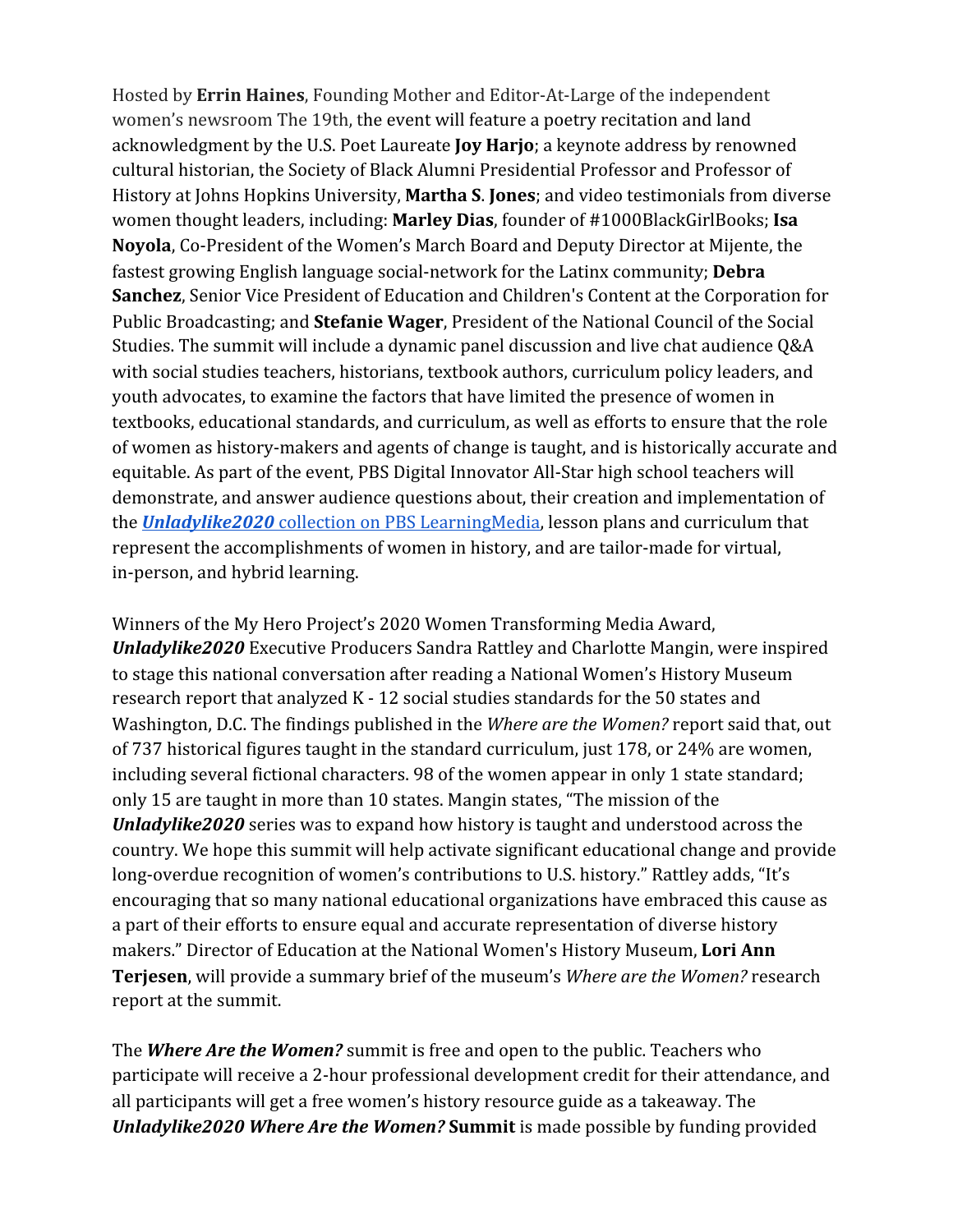by the Corporation for Public Broadcasting.

### **For more information:**

[Unladylike2020.com](https://unladylike2020.com/) unladylike2020.com/where-are-the-women/ [pbs.org/unladylike2020](http://pbs.org/unladylike2020) [youtube.com/AmericanMastersPBS](http://youtube.com/AmericanMastersPBS) @unladylike2020 #WhereAreTheWomen @AmericanMasters #Unladylike2020PBS

## **The "Where Are the Women?" Summit is Presented By**



## **In Partnership With:**

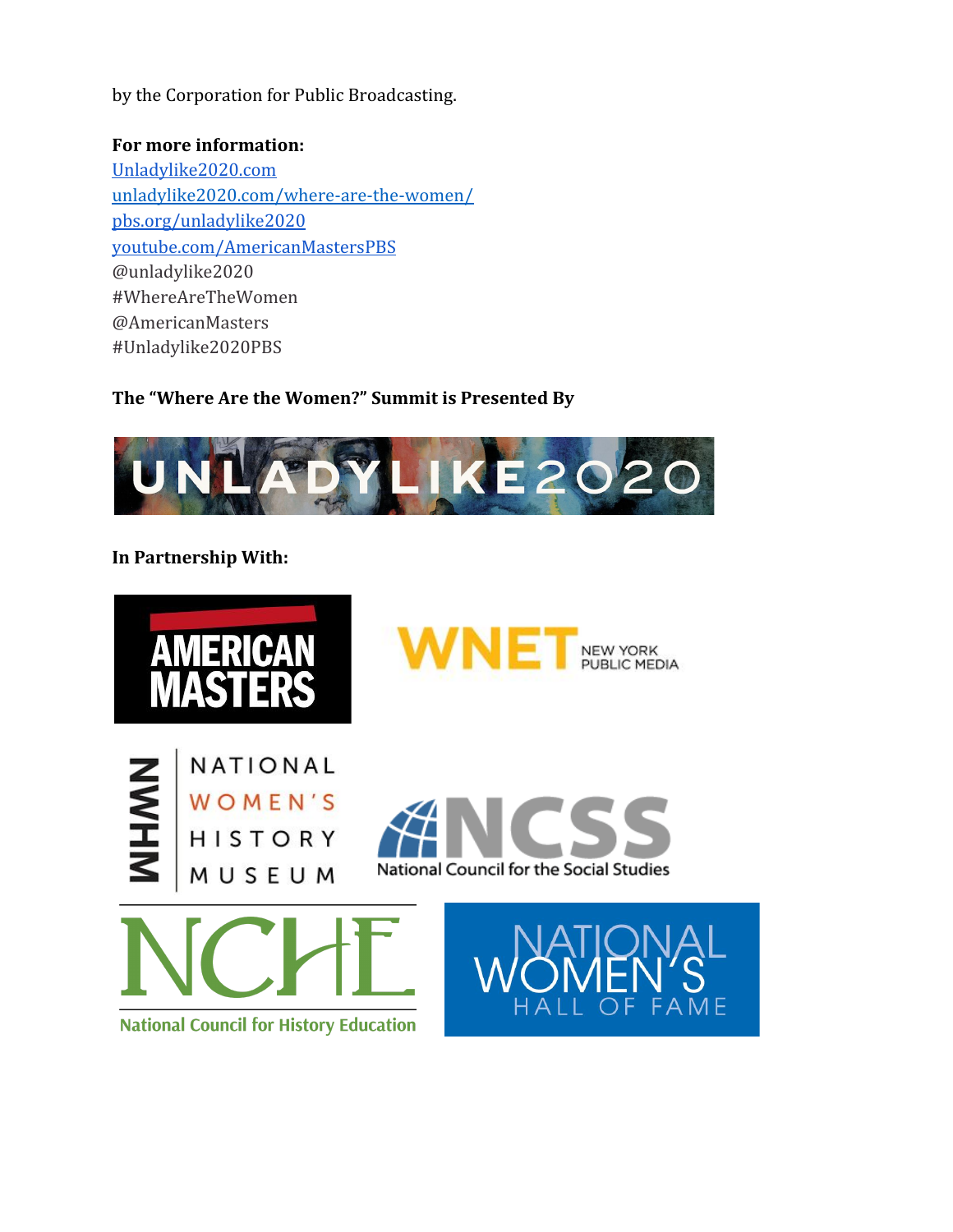

National Women's<br>History Alliance

**Educator Resources Available on:**



## **About Unladylike2020**

*Unladylike2020*, an innovative multimedia series consisting of a one-hour special broadcast on PBS stations nationwide, 26 ten-to-twelve minute digital shorts, a suite of educational curriculum and resources, and a comprehensive community engagement campaign, premiered in honor of the 2020 centennial of women's suffrage on PBS's award-winning biography program *American Masters*, attracting close to 5 million viewers to date. Narrated by Emmy, Golden Globe and Screen Actors Guild Award-winner Julianna Margulies (*ER, The Good Wife, Billions*) and Screen Actors Guild and Critics Choice Award-winner Lorraine Toussaint (*Selma, Orange is the New Black, The Glorias*), the series presents history in a bold new way through the juxtaposition of rare archival footage, original artwork and animation, and interviews with descendants, historians and accomplished modern women, who reflect on the incredible stories of women who broke barriers and achieved great accomplishments a century ago. All original artwork for the series was created by Amelie Chabannes.

The educational value of the series is supported by grades 6 through 12 curriculum created by WNET's Kids' Media & Education Department education experts. Available for free via PBS LearningMedia, the collection includes video resources and lesson plans focused on each of the 26 women profiled in *Unladylike2020*, four thematic interactive lessons, and an innovative Media Gallery lesson plan focusing on the 3 Indigenous women featured in the series. The *Unladylike2020* educational resources are aligned with state and national standards, and organized by curriculum topics that are included in American history and social studies standards to make it easier for teachers to integrate the resources into existing lessons, for issues such as: the Anti-Lynching Movement, Jim Crow and Race Relations; the Chinese Exclusion Act; the Great Migration; Immigration in the Progressive Era; Industrialization, the Labor Movement and Workers' Rights; Suffrage; and more.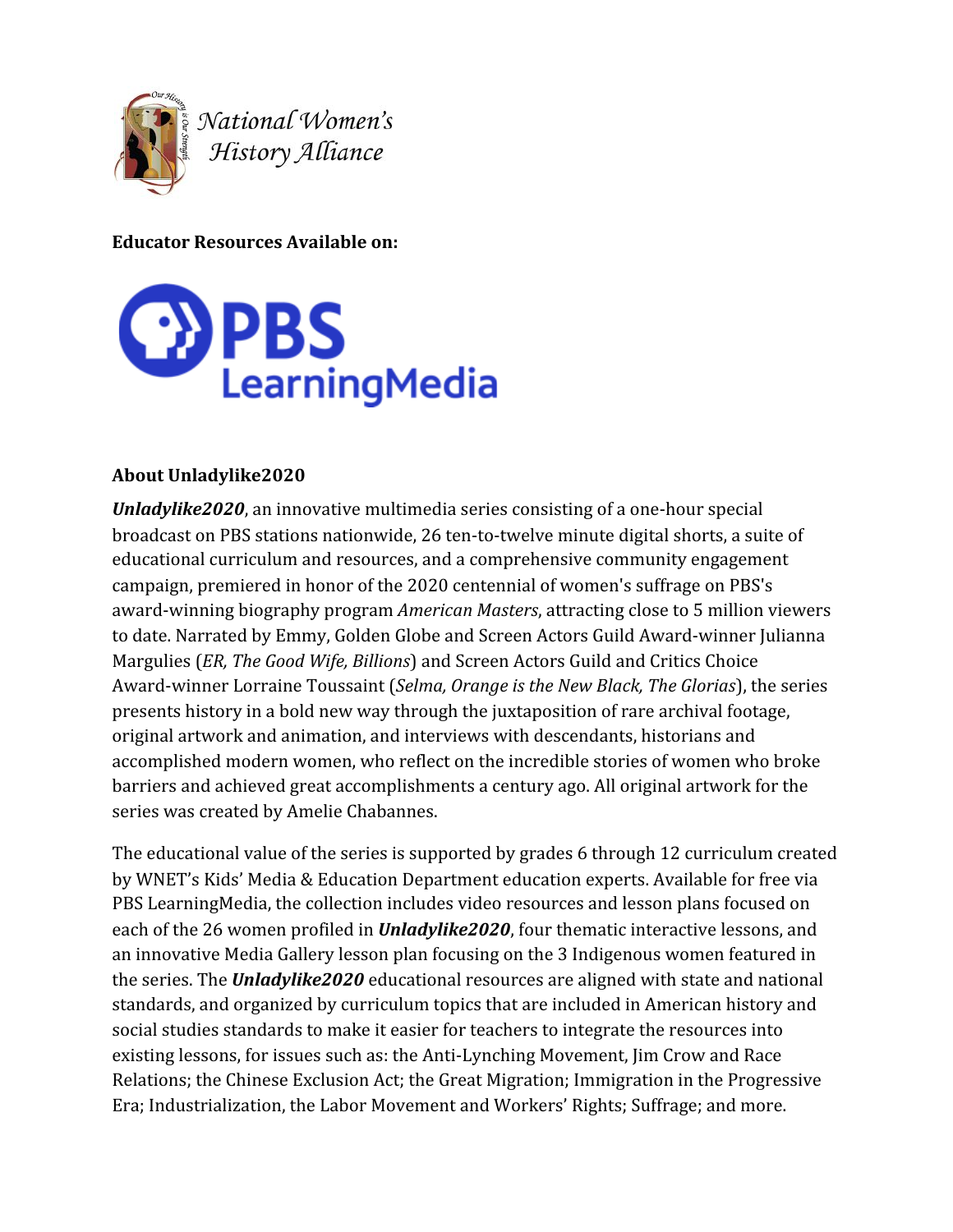*Unladylike2020* is a production of Unladylike Productions, LLC in association with THIRTEEN's American Masters. Executive Producers for *Unladylike2020* are Charlotte Mangin and Sandra Rattley. Executive Producer for *American Masters* is Michael Kantor.

Major funding for the *Unladylike2020* series was provided by the National Endowment for the Humanities: Exploring the human endeavor, and the Corporation for Public Broadcasting, a private corporation funded by the American people. Support was also provided by the Alfred P. Sloan Foundation, National Endowment for the Arts, Wyncote Foundation, California Humanities, HumanitiesDC, Rhode Island Council for the Humanities, Made in New York: Women Film, TV, & Theater Fund, The Harnisch Foundation, Humanities Nebraska, Nebraska Cultural Endowment, Humanities Montana, Lower Manhattan Cultural Council, the New York City Department of Cultural Affairs in partnership with New York State Council on the Arts, South Dakota Humanities, Virginia Humanities, Economic Hardship Reporting Project, Utah Humanities, Ohio Humanities, South Carolina Humanities, Humanities New York, and Awesome Without Borders.

## **About PBS LearningMedia**

PBS LearningMedia, a partnership of PBS and WGBH Educational Foundation, is an online destination that offers free access to thousands of resources from PBS stations and partners. These digital tools are designed to enhance classroom instruction — from videos, images and interactives, to lesson plans, articles and primary sources. Available to all educators pre-K through 12th grade, PBS LearningMedia offers classroom-ready content aligned to state and national standards, compatible with the tools teachers use most, such as Google Classroom, and contextualized with supporting materials. Each month, more than one million unique users visit PBS LearningMedia to enhance teaching practice and support student learning. Learn more at phslearningmedia.org

#### **About** *American Masters*

Now in its 34th season on PBS, *American Masters* illuminates the lives and creative journeys of our nation's most enduring artistic giants — those who have left an indelible impression on our cultural landscape. Setting the standard for documentary film profiles, the series has earned widespread critical acclaim and 28 Emmy Awards — including 10 for Outstanding Non-Fiction Series and five for Outstanding Non-Fiction Special — 14 Peabodys, an Oscar, three Grammys, two Producers Guild Awards, and many other honors. To further explore the lives and works of more than 250 masters past and present, the *[American Masters](http://pbs.org/americanmasters)* [website](http://pbs.org/americanmasters) offers streaming video of select films, outtakes, filmmaker interviews, the *American Masters* Podcast, educational resources and more. The series is a production of THIRTEEN PRODUCTIONS LLC for WNET.

#### **About WNET**

WNET is America's flagship PBS station: parent company of New York's [THIRTEEN](http://thirteen.org/) and [WLIW21](http://wliw.org/) and operator of [NJTV,](http://www.njtvonline.org/) the statewide public media network in New Jersey and its news division, [NJ SPOTLIGHT NEWS](https://www.njspotlight.com/). Through its new **[ALL ARTS](http://allarts.org/)** multi-platform initiative,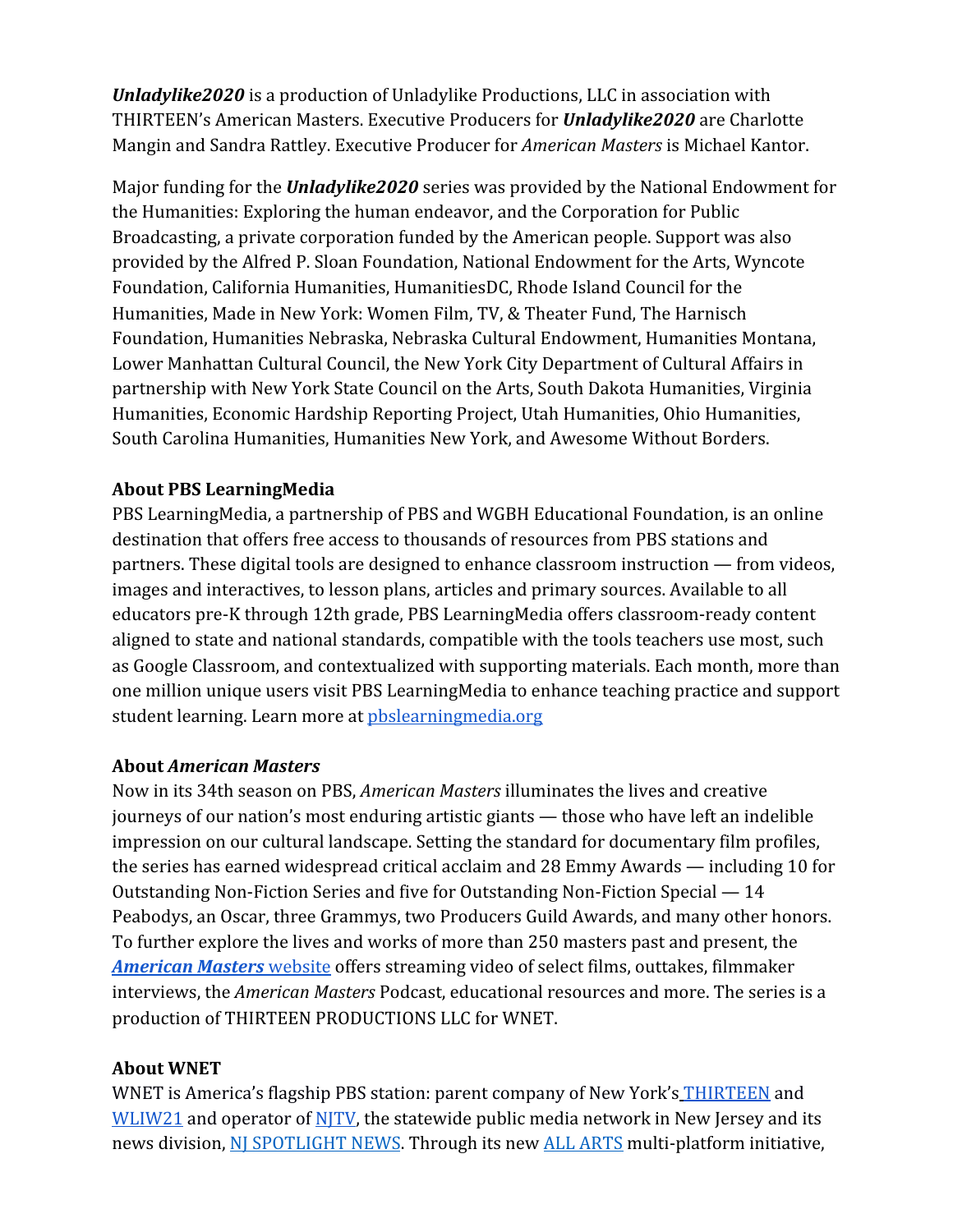its broadcast channels, three cable services (THIRTEEN PBSKids, Create, and World) and online streaming sites, WNET brings quality arts, education and public affairs programming to more than five million viewers each month. WNET produces and presents a wide range of acclaimed PBS series, including *Nature*, *Great Performances*, *American Masters*, *PBS NewsHour Weekend*, and the nightly interview program *Amanpour and Company*. In addition, WNET produces numerous documentaries, children's programs, and local news and cultural offerings, as well as multi-platform initiatives addressing poverty and climate. Through THIRTEEN Passport and WLIW Passport, station members can stream new and archival THIRTEEN, WLIW and PBS programming anytime, anywhere.

## **About National Women's History Museum**

Founded in 1996, the National Women's History Museum is the nation's only women's history museum and the most recognized institution dedicated to uncovering, interpreting, and celebrating women's diverse contributions to society. A renowned leader in women's history education, the Museum brings to life the countless untold stories of women throughout history, and serves as a space for all to inspire, experience, collaborate, and amplify women's impact — past, present, and future. The Museum is a nonpartisan, nonprofit 501(c)3*. Follow us on [Facebook,](https://www.facebook.com/womenshistory/) [Twitter](https://twitter.com/womenshistory) and [Instagram](https://www.instagram.com/womenshistory/).*

## **About National Council for the Social Studies**

National Council for the Social Studies is the largest professional association in the country devoted solely to social studies education. NCSS engages and supports educators in strengthening and advocating social studies. With members in all 50 states, the District of Columbia, and 35 countries. NCSS serves as an umbrella organization for elementary, secondary, and college teachers of history, civics, geography, economics, political science, sociology, psychology, anthropology, and law-related education.

#### **About National Council for History Education**

The National Council for History Education (NCHE) provides professional and intellectual leadership to foster an engaged community committed to the teaching, learning, and appreciation of diverse histories. NCHE investigates the past using innovative approaches in interpreting, teaching, and learning history which foster curiosity, historical thinking, and creativity. NCHE empowers educators and students to interrogate and craft historical narratives through critical historical inquiry, giving voice to peoples in the past and present. NCHE engages and supports the diverse history education community with a professional network centered on collegiality, advocacy, and inclusivity. Through historical inquiry, and using *[History's Habits of Mind](https://ncheteach.org/Historys-Habits-of-Mind),* our members investigate the past, engage in the present, and are empowered to shape the future.

#### **About National Women's Hall of Fame**

The National Women's Hall of Fame is the nation's oldest non-profit organization dedicated to recognizing and celebrating the achievements of great American women. Located in